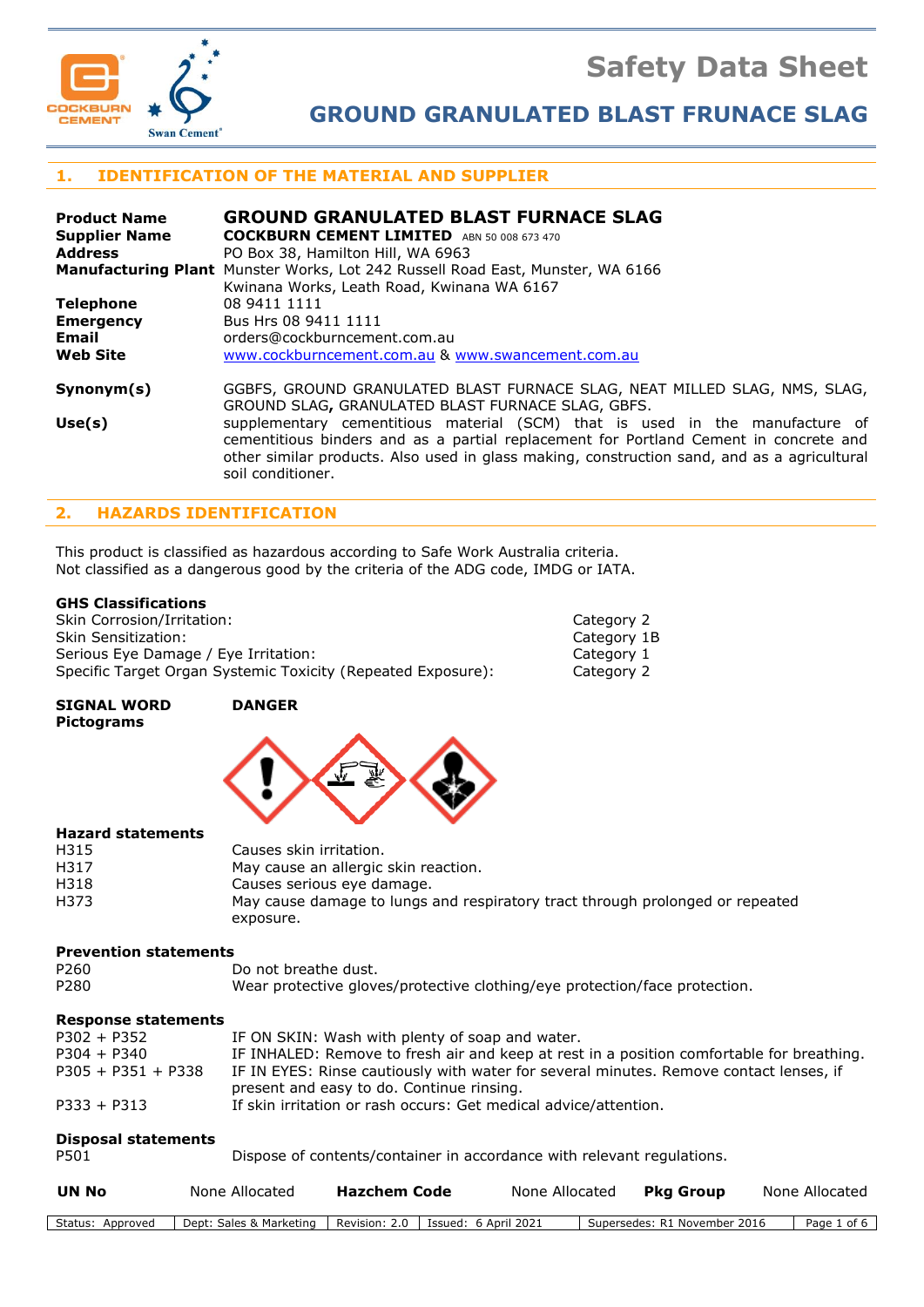

# **Safety Data Sheet**

# **GROUND GRANULATED BLAST FRUNACE SLAG**

| <b>DG Class</b>                                                                               | None Allocated                       | <b>Subsidiary Risk(s)</b>                                                                               | None Allocated                                   | <b>EPG</b> | None Allocated                                                  |
|-----------------------------------------------------------------------------------------------|--------------------------------------|---------------------------------------------------------------------------------------------------------|--------------------------------------------------|------------|-----------------------------------------------------------------|
| З.                                                                                            |                                      | <b>COMPOSITION/INFORMATION ON INGREDIENTS</b>                                                           |                                                  |            |                                                                 |
| <b>Ingredient</b><br><b>GYPSUM</b><br>CRYSTALLINE SILICA (QUARTZ)<br>CHROMIUM (VI) HEXAVALENT | <b>GRANULATED BLAST FURNACE SLAG</b> | <b>Formula</b><br>Not Available<br>CaSO <sub>4</sub> 2H <sub>2</sub> O<br>SiO <sub>2</sub><br>$Cr^{6+}$ | Conc.<br>$>90\%$<br>$2 - 5%$<br>$< 1\%$<br>Trace |            | CAS No.<br>65997-69-2<br>10101-41-4<br>14808-60-7<br>18540-29-9 |

### **4. FIRST AID MEASURES**

**Eye** Flush thoroughly with flowing water for at least 15 minutes. Seek medical attention if symptoms persist.

**Inhalation** Remove from dusty area to fresh air. If symptoms persist, seek medical attention.

- **Skin** Remove heavily contaminated clothing immediately. Wash off skin thoroughly with water. A shower may be required. Seek medical attention for persistant irritation or burning of the skin
- **Ingestion** Rinse mouth and lips with water. Do not induce vomiting. Give water to drink to dilute stomach contents. If symptoms persist, seek medical attention.
- Advice to Doctor Treat symptomatically.
- **First Aid Facilities** Eye wash station.

#### **Additional Information - Aggravated Medical Conditions**

- **Inhalation** Over exposure resulting from prolonged and repeated inhalation of dust containing crystalline silica can cause bronchitis, silicosis (scarring of the lung.) It may also increase the risk of scleroderma (a disease affecting the connective tissue of the skin, joints, blood vessels and internal organs) and lung cancer. Epidemiological studies have shown that smoking increases the risk of bronchitis, silicosis (scaring of the lung) and lung cancer in persons exposed to crystalline silica.
- **Skin** Prolonged and repeated skin contact with cement in wet concrete, mortars and slurries may result in irritant dermatitis.

#### **5. FIRE FIGHTING**

**Flammability** Non-flammable. Does not support combustion of other materials. **Fire and Explosion** No fire or explosion hazard exists. **Extinguishing** Non-flammable; use suitable extinguishing agent for surrounding fire. **Hazchem Code** None.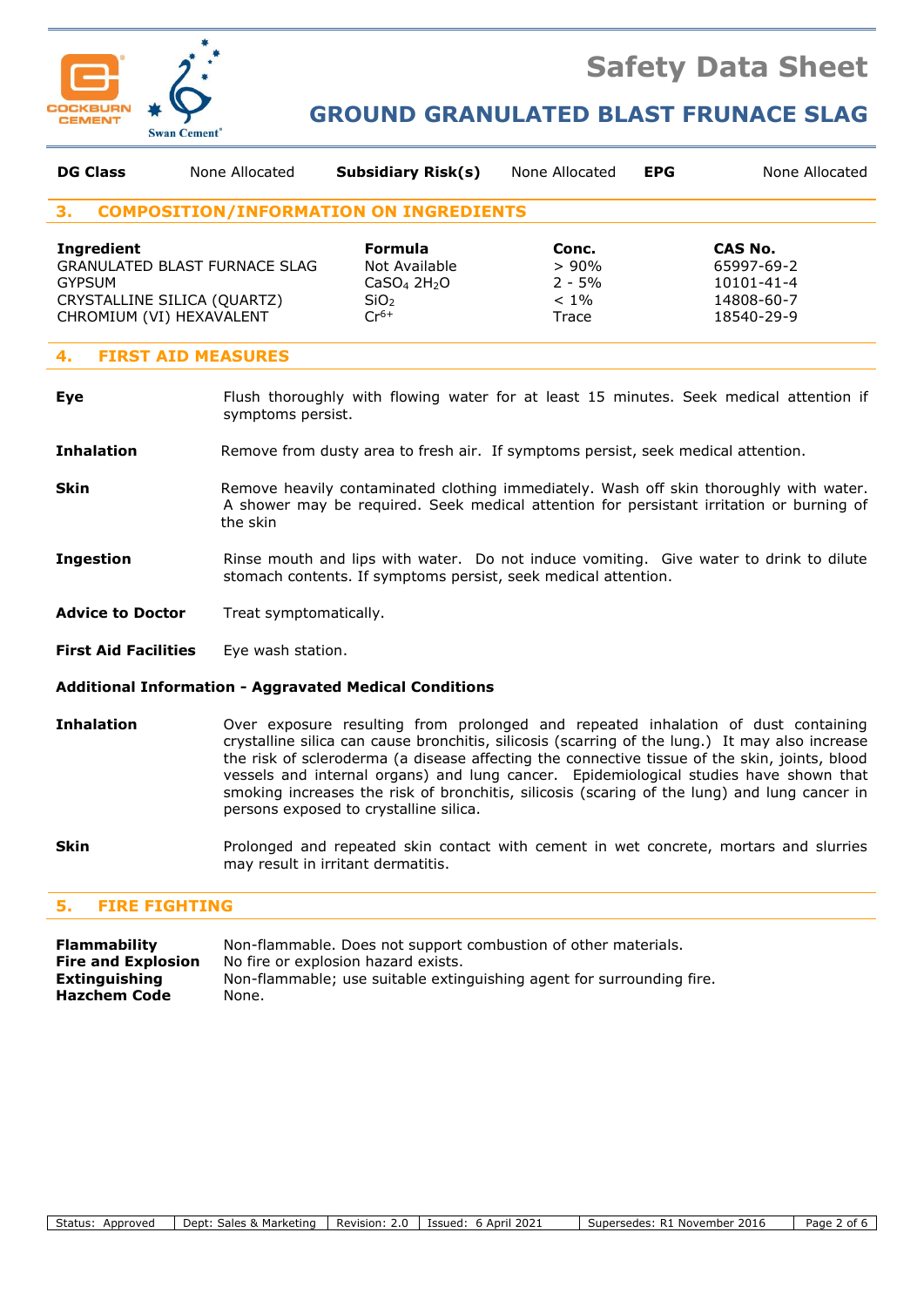

**GROUND GRANULATED BLAST FRUNACE SLAG**

# **6. ACCIDENTAL RELEASE MEASURES**

# **Spillage** If spilt (bulk), contact emergency services if appropriate. Wear dust-proof goggles, PVC/rubber gloves, a Class P2 respirator (where an inhalation risk exists), coveralls and rubber boots. Clear area of all unprotected personnel. Prevent spill entering drains or waterways. Collect and place in sealable containers for disposal or reuse. Avoid generating dust. **Emergency** Follow safety requirements for personal protection under Section 8 Exposure **Procedures Controls/Personal Protection.**

#### **7. HANDLING AND STORAGE**

**Storage** Store off the floor in the original bags in a cool, dry, well ventilated area, removed from excessive moisture and heat. Ensure packages are adequately labelled, protected from physical damage and sealed when not in use.

**Handling** Before use carefully read the product label. Use of safe work practices are recommended to avoid eye or skin contact and inhalation. Observe good personal hygiene, including washing hands before eating. Prohibit eating, drinking, and smoking in contaminated areas.

#### **Property/** Refer to Section 13. **Environmental**

# **8. EXPOSURE CONTROLS/PERSONAL PROTECTION**

| Ventilation                         | Do not inhale dust/powder. Use with adequate ventilation. Where a dust inhalation<br>hazard exists, mechanical extraction ventilation is recommended. Maintain dust levels<br>below the recommended exposure standard.                                                                                                                                                                                                                           |
|-------------------------------------|--------------------------------------------------------------------------------------------------------------------------------------------------------------------------------------------------------------------------------------------------------------------------------------------------------------------------------------------------------------------------------------------------------------------------------------------------|
| <b>Exposure</b><br><b>Standards</b> | GROUND GRANULATED BLAST FURNACE SLAG (65997-69-2)<br>ES-TWA: $10\,\text{mg/m}^3$ (Respirable Dust)<br>GYPSUM (10101-41-4)<br>ES-TWA: 10 mg/m <sup>3</sup> (Respirable Dust)<br>SILICA, CRYSTALLINE - QUARTZ (14808-60-7)<br>ES-TWA: $0.05 \text{ mg/m}^3$ (Respirable Dust).<br>Under Model WHS Law adopted in most Australian jurisdictions.<br>CHROMIUM (VI) HEXAVALENT (18540-29-9)<br>ES-TWA: 0.05 mg/m <sup>3</sup> (Chromium VI compounds) |
| <b>PPE</b>                          | Wear dust-proof goggles and rubber or PVC gloves. Where an inhalation risk exists, wear<br>a Class P2 respirator. If there is potential for prolonged and/or excessive skin contact,<br>wear coveralls. At high dust levels, wear a Class P3 respirator or a Powered Air Purifying<br>Respirator (PAPR) with Class P3 filter.                                                                                                                    |

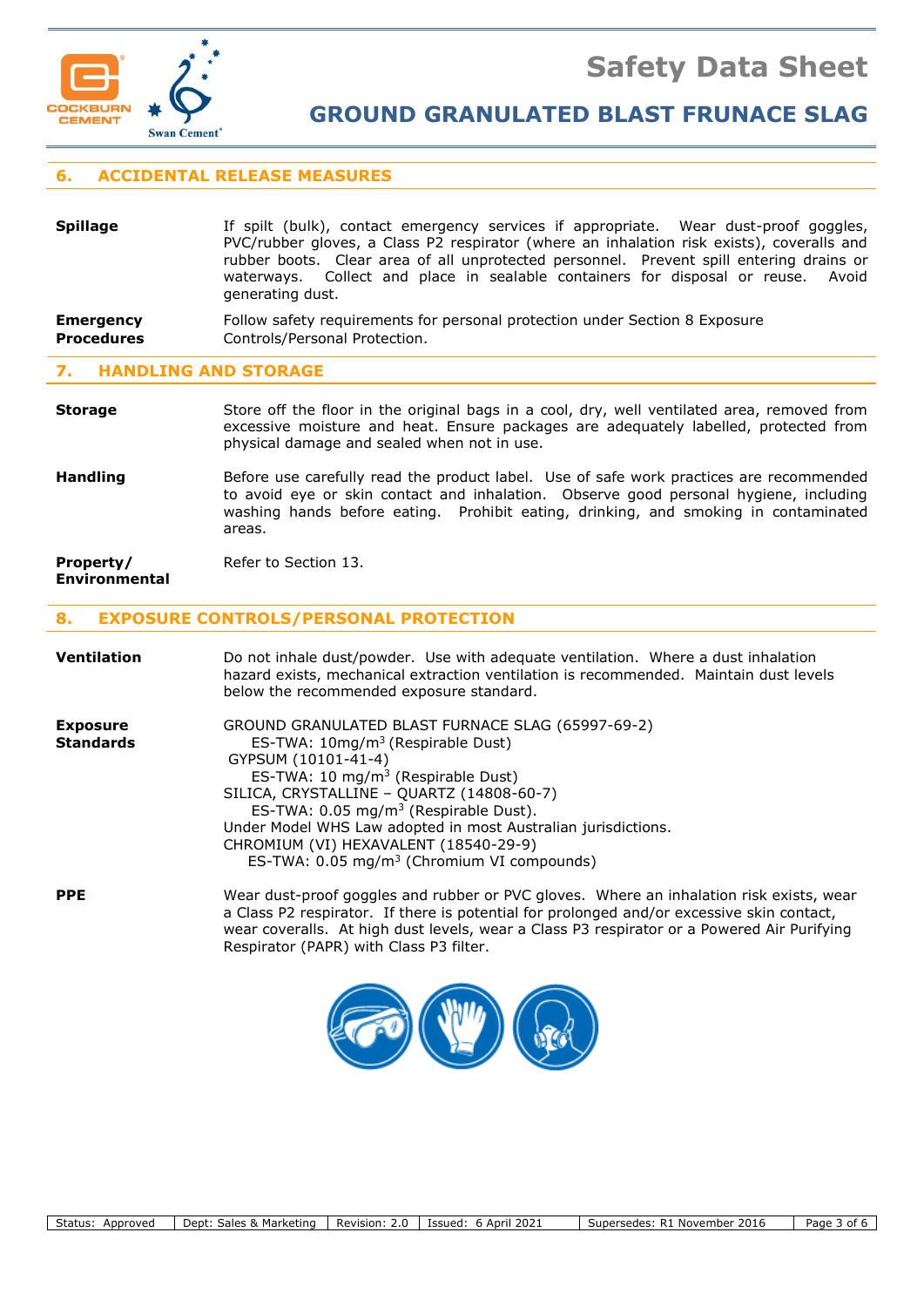



# **GROUND GRANULATED BLAST FRUNACE SLAG**

# **9. PHYSICAL AND CHEMICAL PROPERTIES**

| <b>Appearance</b>       | Fine white powder                                          | Solubility (water)           | Slight, hardens on<br>mixing with water |
|-------------------------|------------------------------------------------------------|------------------------------|-----------------------------------------|
| Odour                   | Odourless                                                  | <b>Specific Gravity</b>      | 2.8 to 3.2                              |
| рH                      | Approximately 12                                           | % Volatiles                  | Not Available                           |
| <b>Vapour Pressure</b>  | Not Available                                              | <b>Flammability</b>          | Non Flammable                           |
| <b>Vapour Density</b>   | Not Available                                              | <b>Flash Point</b>           | Not Relevant                            |
| <b>Boiling Point</b>    | Not Available                                              | <b>Upper Explosion Limit</b> | Not Relevant                            |
| <b>Melting Point</b>    | $>1200^{\circ}$ C                                          | <b>Lower Explosion Limit</b> | Not Relevant                            |
| <b>Evaporation Rate</b> | Not Available                                              | Autoignition                 | Not Available                           |
|                         |                                                            | <b>Temperature</b>           |                                         |
| <b>Bulk Density</b>     | 1200 - 1600 kg/m3                                          |                              |                                         |
| <b>Particle Size</b>    | 20 - 40% of particles are $<$ 7 $\mu$ m (Respirable Range) |                              |                                         |
|                         |                                                            |                              |                                         |

# **10. STABILITY AND REACTIVITY**

| <b>Chemical Stability</b>               | Chemically Stable                                                                                                                                                                        |
|-----------------------------------------|------------------------------------------------------------------------------------------------------------------------------------------------------------------------------------------|
|                                         | <b>Conditions to Avoid</b> Keep free of moisture                                                                                                                                         |
| Incompatible<br><b>Materials</b>        | Incompatible with oxidising agents (e.g. hypochlorites), ethanol, acids (e.g. hydrofluoric<br>acid)<br>and interhalogens (e.g. chlorine trifluoride). Water contact may increase product |
|                                         |                                                                                                                                                                                          |
| <b>Decomposition</b><br><b>Products</b> | Unlikely to evolve toxic gases when heated to decomposition.                                                                                                                             |

#### **Hazardous Reactions** None

# **11. TOXICOLOGICAL INFORMATION**

| <b>Acute Toxicity</b> |  | No known toxicity data available for this product. |
|-----------------------|--|----------------------------------------------------|
|-----------------------|--|----------------------------------------------------|

- **Eye I**rritant upon contact with dust. Over exposure may result in pain, redness, corneal burns, and ulceration with possible permanent damage.
- **Inhalation** Irritating to the respiratory system, causing coughing and sneezing. Over exposure may result in severe mucous membrane irritation and bronchitis. Crystalline silica can cause silicosis (lung disease) with chronic over exposure, however due to low levels present and product application, adverse health effects are not anticipated.
- **Skin** Irritating to the skin. Prolonged and repeated contact with powder or wetted form may result in skin rash, dermatitis, and sensitisation.
- **Ingestion** Slightly corrosive. Ingestion may result in burns to the mouth and throat, with vomiting and abdominal pain. Due to product form, ingestion is not considered a likely exposure route.
- **Mutagenicity** Insufficient data available for this product to classify as a mutagen.
- **Carcinogenicity** Ground granulated blast furnace slag is not classified as a carcinogen by NOHSC. Crystalline silica is carcinogenic to humans (IARC Group 1), however due to low levels present and product application, the criteria for classification is not met.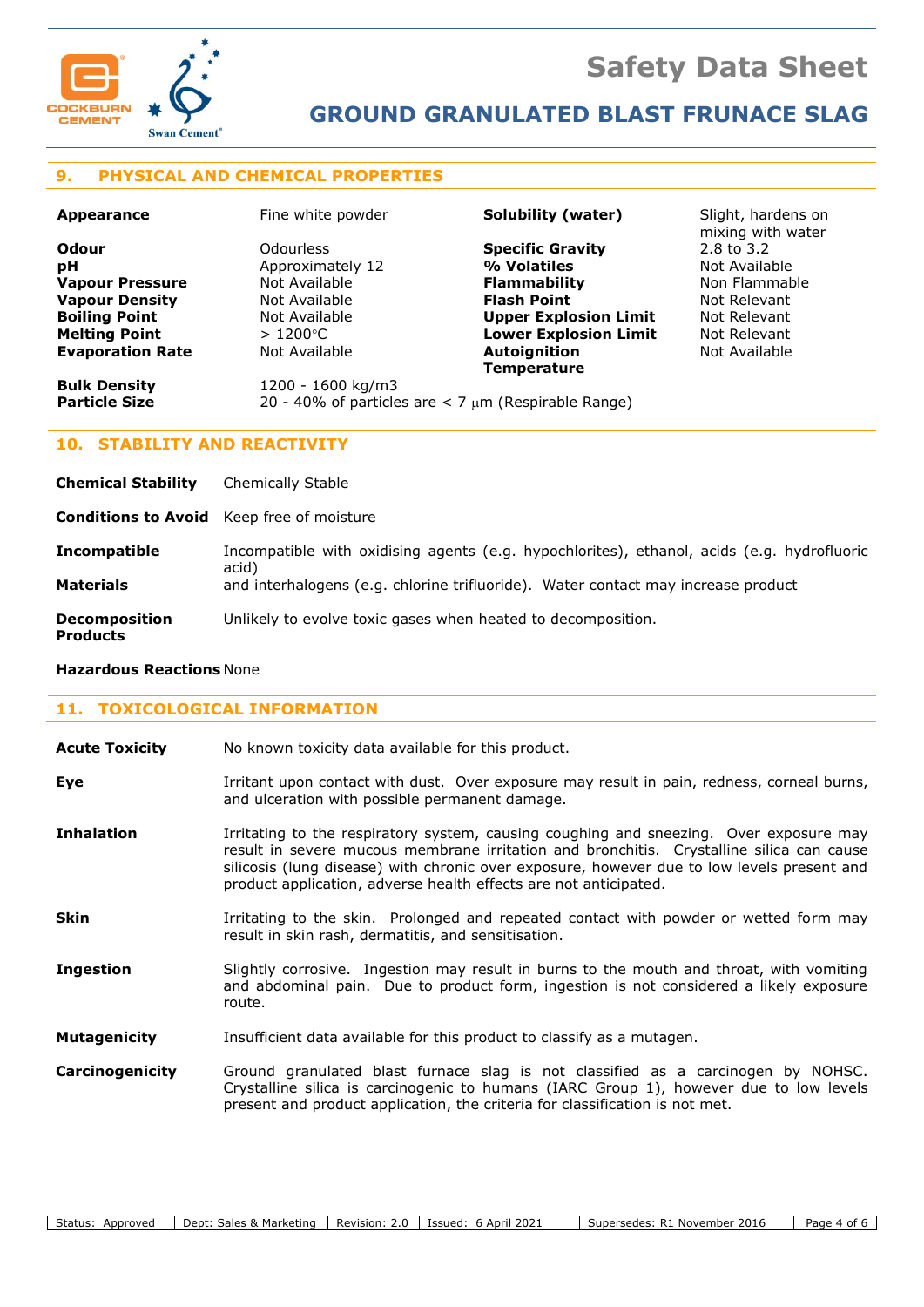



**GROUND GRANULATED BLAST FRUNACE SLAG**

# **12. ECOLOGICAL INFORMATION**

| <b>Toxicity</b> |                                                      |  |  |  |  |  | Product forms an alkaline slurry when mixed with water. This product is non-toxic to |  |
|-----------------|------------------------------------------------------|--|--|--|--|--|--------------------------------------------------------------------------------------|--|
|                 | aquatic life forms when present in cured solid form. |  |  |  |  |  |                                                                                      |  |
|                 |                                                      |  |  |  |  |  |                                                                                      |  |

**Persistence &** Product is persistent and would have a low degradability. **Degradability**

**Mobility in soil** A low mobility would be expected in a landfill situation.

# **13. DISPOSAL CONSIDERATIONS**

**Waste Disposal** Reuse or recycle where possible. Alternatively, ensure product is covered with moist soil to prevent dust generation and dispose of to an approved landfill site. Contact the manufacturer for additional information.

**Legislation** Dispose of in accordance with relevant local legislation. Keep out of sewer and stormwater drains.

# **14. TRANSPORT INFORMATION**

Only classified as a dangerous good when transported by air (ADG Code).

Transport is by rail or road in bulk or bag form.

Drivers of trucks transporting bagged product should ensure that the bags are properly restrained.

### **IATA (INTERNATIONAL AIR TRANSPORT ASSOCIATION)**

| <b>Shipping Name</b> | None Allocated |                    |                |           |                |
|----------------------|----------------|--------------------|----------------|-----------|----------------|
| <b>UN No</b>         | None Allocated | Hazchem Code       | None Allocated | Pka Group | None Allocated |
| <b>DG Class</b>      | None Allocated | Subsidiary Risk(s) | None Allocated | EPG       | None Allocated |

# **15. REGULATORY INFORMATION**

| Poison          | A poison schedule number has not been allocated to this product using the criteria in the |
|-----------------|-------------------------------------------------------------------------------------------|
| <b>Schedule</b> | Standard for the Uniform Scheduling of Drugs and Poisons (SUSDP).                         |
| <b>AICS</b>     | All chemicals listed on the Australian Inventory of Chemical Substances (AICS).           |

#### **16. OTHER INFORMATION**

**Additional** CEMENT CONTACT DERMATITIS: Individuals using wet cement, mortar, grout, or concrete **Information** could be at risk of developing cement dermatitis. Symptoms of exposure include itchy, tender, swollen, hot, cracked, or blistering skin with the potential for sensitisation. The dermatitis is due to the presence of soluble (hexavalent) chromium.

> IARC – GROUP 1 – PROVEN HUMAN CARCINOGEN. This product contains an ingredient for which there is sufficient evidence to have been classified by the International Agency for Research into Cancer as a human carcinogen. The use of products known to be human carcinogens should be strictly monitored and controlled.

> RESPIRATORS: In general, the use of respirators should be limited and engineering controls employed to avoid exposure. If respiratory equipment must be worn ensure correct respirator selection and training is undertaken. Remember that some respirators may be extremely uncomfortable when used for long periods. The use of air powered or air supplied respirators should be considered where prolonged or repeated use is necessary.